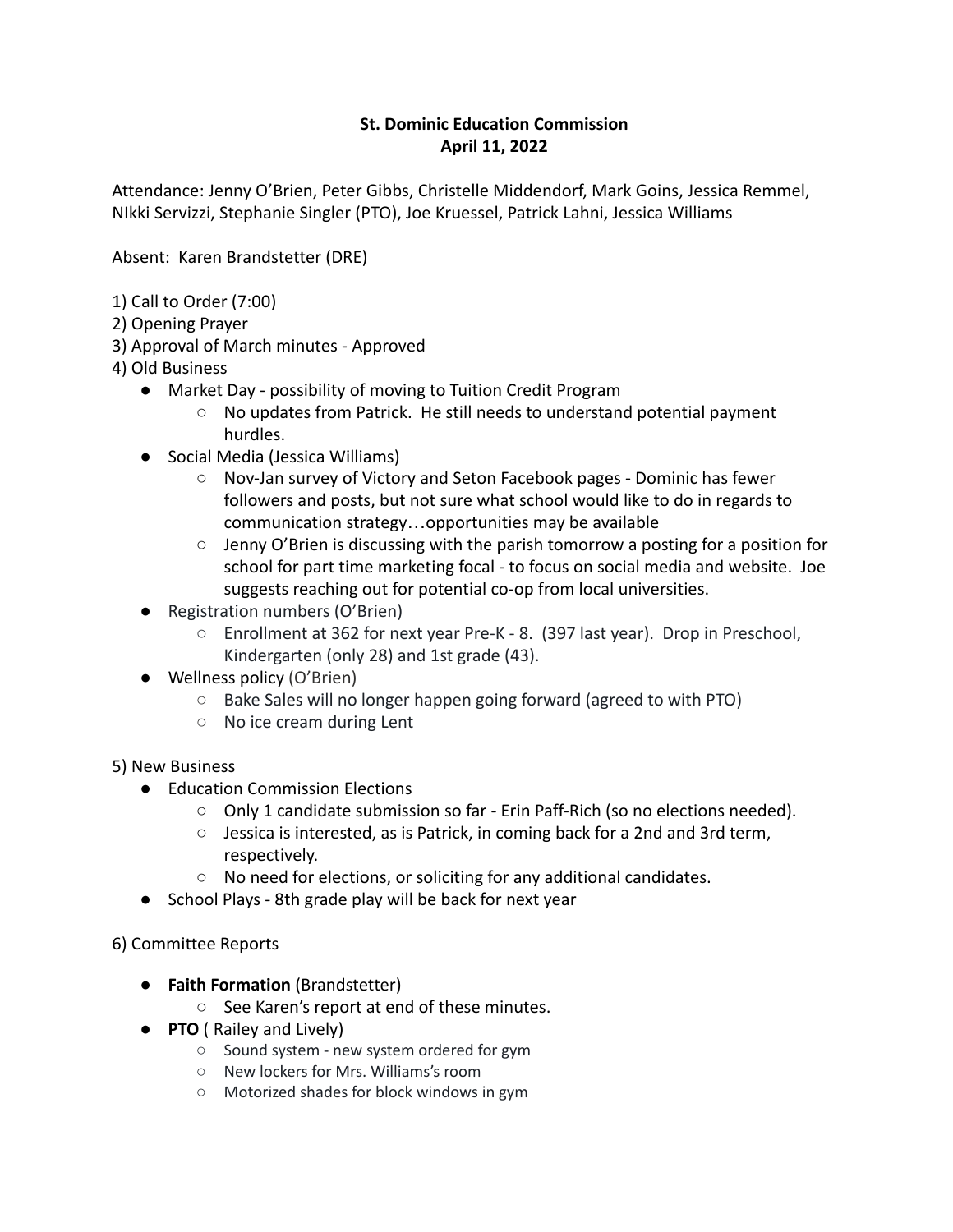- Spring Book Fair 4/23-5/1 in Library
- Walk-a-thon 5/13. Kickoff was last Friday. Theme was Bengals. "Who-Dey" the mascot visited on Friday.
- Discontinue bake sales for next year.
- **Principal's Report** (O'Brien)
	- Update on 1:1 devices all grades have devices. Cases coming in as available. Take home cases for grades 1-3 for extenuating circumstances only, currently. Next year, they can go home whenever needed. Looking into charging cords.
	- Aux budget will fund in future. No need for any purchases next year.
	- Piloting ARK test next year (replaces ACRES test which was only done twice during a child's time at St. Dominic). This is an assessment of religious education knowledge. This will take place at every grade level 2-8. Will make it easier for teachers and schools to react to feedback. The Archdiocese is paying for it this year.
	- $\circ$  Ed Commission Meetings next year. Monday 10/10 (school out of service) to be moved to Monday 10/17. Monday 4/10 (Easter Monday) will remain as is.

## ● **School Strategic Plan**

- Will reassess in fall after teacher's complete spring SWOT analysis and school steering committee assesses results.
- Catholic Culture, Community & Family(Middendorf)
	- No updates.
- Marketing & Communication (Goins , Kruessel)
	- Website training in June with Joe, Peter, Mark, Stephanie and Josh
	- Potential for new promotional video next year (slight edits to current one, e.g., new Parish name)
	- Google ads may need to revisit with new parish if we get a new tax id
- **Tuition Credit** (Lahni)
	- January 31 Frisch's fundraiser \$214 received on 3/31
		- Haven't received March 4 fundraiser check yet
	- 3/16 Chipotle \$149 raised
	- $\circ$  Kroger will be receiving \$3298 for the previous quarter. 500+ households
	- Recently received \$291 quarter payout from AmazonSmile
- 7) Open Floor Discussion
	- New registration requirements this year for new students
		- Now need 2 teacher recommendations; Current report card from school
		- Feedback from one parent: language used in the process can be perceived as unwelcoming. Can we change wording to make it more inviting and welcoming as appropriate for next year.
	- Facilities outside of the gym needs some TLC. Would like Parish to address.

8) Next Meeting: Monday, May 9 at 7 pm, school library

9) Closing Prayer

10) Adjournment (8:15)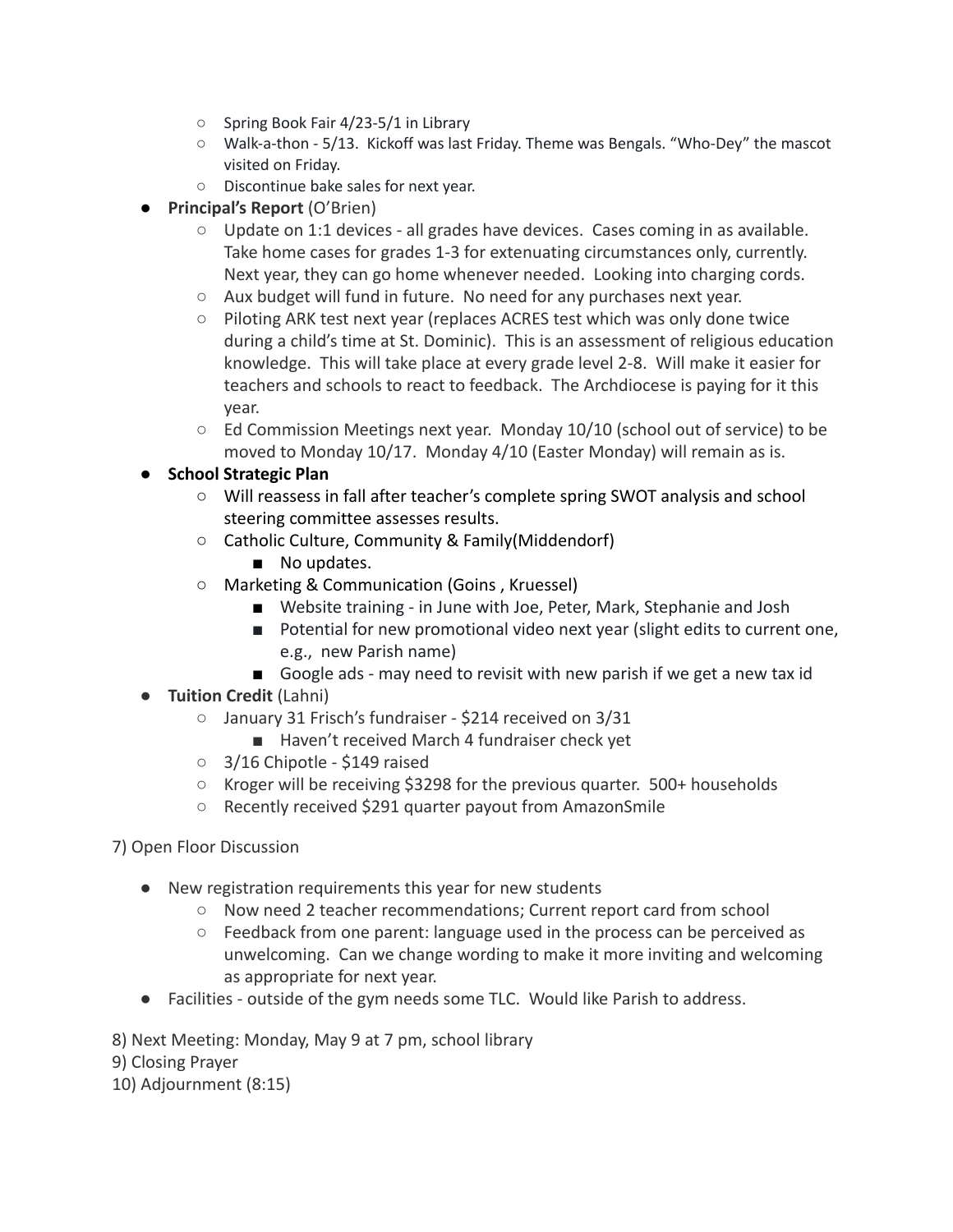# **Faith Formation Report for education Commission Meeting, April 11. 2022:**

#### **R.C.I.A.:**

This Saturday at the Easter Vigil, there will be 5 adults Baptized and three received into Full Communion in the Catholic Church. With the addition of three high school students, there will be a total of 11 adults Confirmed in the faith at the Easter Vigil.

I will need to be recruiting some "new blood" and younger blood to be R.C.I.A. team members. If you know of anyone who would be good at sharing their faith with other adults in an Evangelizing way, please let me know.

#### **First Communion:**

First Communion will be held on Saturday, May  $7^{\text{th}}$  at 11:00 am. There are 49 children who will make

their First Communion that day. We are bringing back "Jesus Day". This will take place on May 6<sup>th</sup>. the Friday before First Communion for the school children. The PSR teacher will be doing some of the activities during the second grade classes prior to the First Communion. Please pray for these children as they prepare to make their First Communion.

### **P.S.R. and the Family of Parish:**

As I mentioned at our last meeting the D.R.E.'s from our Family of Parishes met with Fr. Ben to discuss the faith formation programs for the children who attend public schools. Three out of the five parishes have active programs, that being Our Lady of Victory, St. Simon's and our parish. I think there might be a few families that participate at St. Simon's who are currently parishioners at St. Al's. Fr. Ben charged us with submitting proposals for merging the programs into one program at one location, that being St. Simon's. His preference would be to make that happen for this coming school year. He did say that we could submit alternative plans, but it was clear that he is leaning that way. I submitted an alternative proposal which seeks to have one more year in our current programs at each location. During this coming year, we would do two additional things. One would be to take the time needed to plan wisely and well for the merged program while nurturing the new identity of our new parish. The second would be to plan 4-6 community events for the children and their families from all five parishes. All of the DRE's are hopeful that this proposal will be accepted by Fr. Ben. We all feel that trying to make this combined program happen so quickly will leave our families feeling that they have no real choice and this will add to our families feeling disenfranchised.

The other item that was discussed with great enthusiasm by the DRE's was the potential for building a Youth Ministry program for all five parishes to participate in. At the three parishes we all have parishioners asking about having some programming for our youth and some of those people are even interested in volunteering. Each of the DRE's could immediately see the benefits of beginning a program for youth that would include all five parishes. The DRE from Our Lady of Victory told us that Fr. Ben for

some reason doesn't want to even discuss Youth Ministry until July 1<sup>st</sup>. Maybe that's because he is thinking that to develop some ways to even start such a program would necessitate the hiring of a Youth